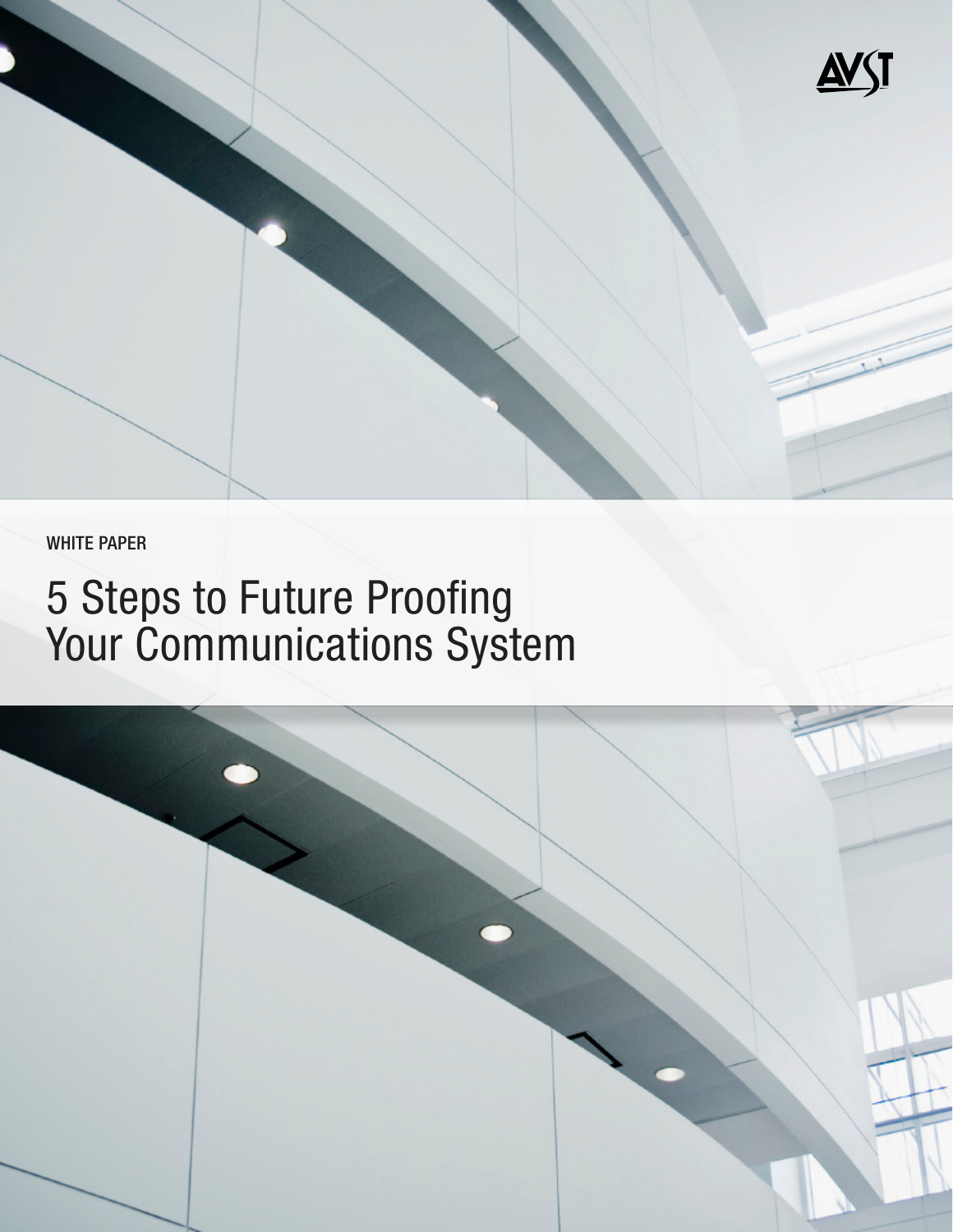### **Investment Protection**

Replacing your existing mission critical voice messaging and call processing system is no small matter. Choosing the next vendor to rebuild your communications infrastructure can be extremely difficult. But done right, the technology you invest in today can grow with you well into the future. CX-E from AVST is the industry's most interoperable, private cloud Unified Communications (UC) platform on the market. The extensive interoperability of the CX-E platform was developed specifically to support enterprises seeking to deploy UC in a rapidly evolving IT landscape – telephony, email and/or corporate databases – on-premise, in a private or the public cloud and/or a hybrid configuration. By deploying AVST's CX-E UC platform as part of an overall UC solution portfolio, an enterprise can avoid single vendor lock-in, achieve its high availability objectives and centralize their UC infrastructure into a data center/private cloud configuration. CX-E delivers best-of-breed UC mobile, voice and business process applications including: unified messaging; speech recognition; personal assistant; context-aware UC; mobile client for iPhone® and Android™; automated attendant; call processing; voicemail; fax and other business process integration capabilities.



TEP

### **Step 1: Protect and Extend Your Existing PBX Investments**

Now more than ever, it's important to invest in applications that can support your existing circuit-switched PBX and IP-PBX solutions, as well as the support the telephony solutions you choose in the future. While you can't afford to ignore your future replacement strategy, performing a massive technology refresh overnight is probably not an option. CX-E facilitates a painless migration with the following benefits:

- Name your telephony system CX-E integrates with it. CX-E offers the broadest interoperability of any enterprise class solution with over 400 TDM, IP-PBX, Centrex and IP Centrex integrations to Avaya®, Alcatel-Lucent®, Cisco®, NEC®, ShoreTel®, Siemens®, Microsoft®, Mitel® and more
- Multiple Protocols: SIP, SMDI, Digital Station Emulation, QSIG, CAS
- Simultaneously Supports up to 10 PBX Types on a Single System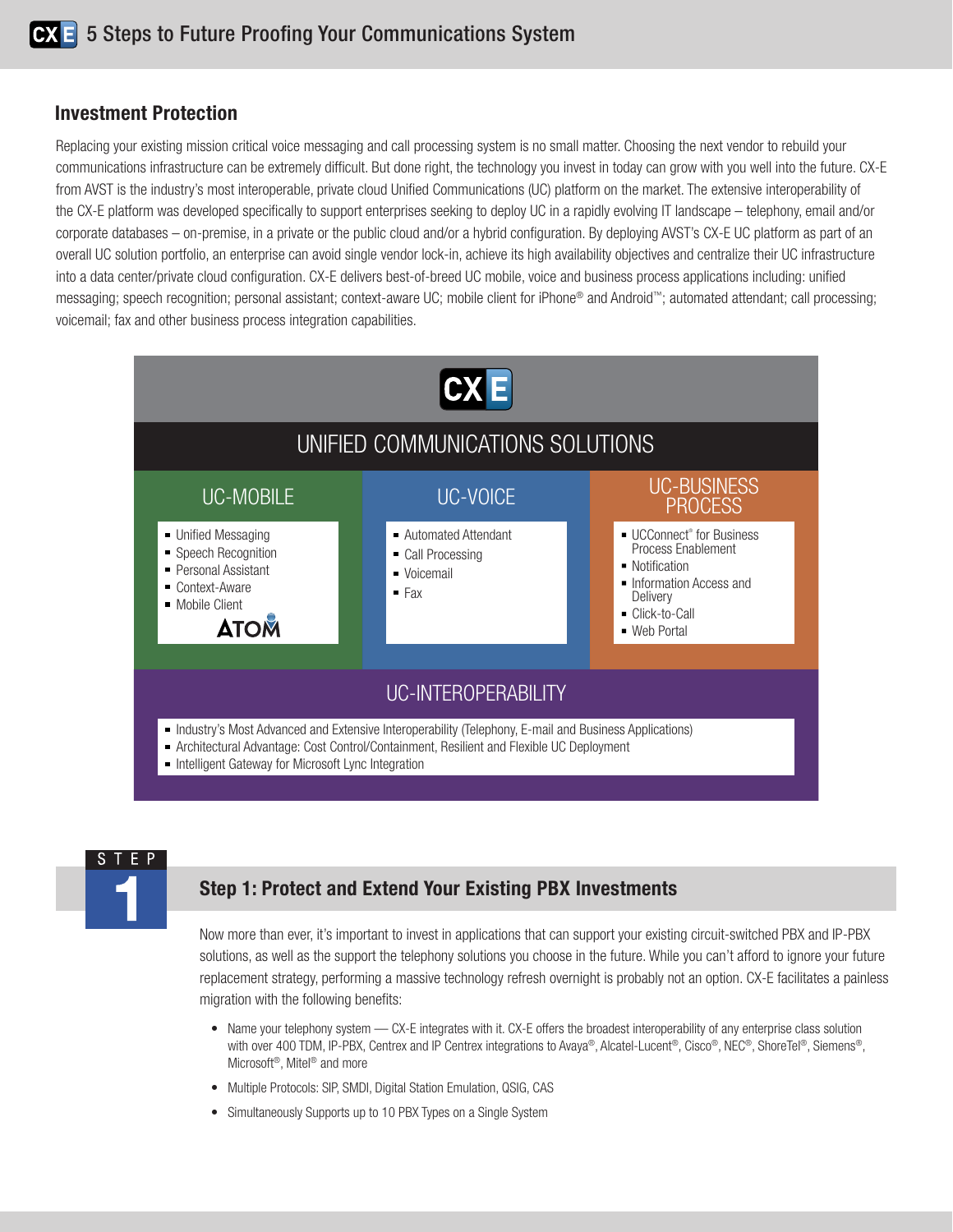

### **Step 2: Select a Reliable and Proven Solution**

Customer loyalty is one reason why CX-E has such a long history. First introduced 30+ years ago, and continuously developed to incorporate new technology, CX-E offers the most complete messaging feature set for today's organizations. AVST has a relentless pursuit of quality with the agility to respond quickly to customers' needs. As a result, CX-E was ranked as the #1 primary voicemail system most in use, by Voice Report's National PBX Survey.



## **EXPERIENCE**





### **Step 3: Invest in a Replacement that Delivers a Strong ROI**

Looking for a replacement for your current voicemail system that offers a flexible solution for integrating, automating and improving your business processes? CX-E was built to achieve maximum return on investment by:

- Minimizing training by mimicking the Telephone User Interface (TUI) of your Octel<sup>®</sup> Aria<sup>®</sup>, Octel Serenade<sup>®</sup>, Mitel<sup>®</sup> NuPoint with Centigram interface, Nortel<sup>®</sup> Meridian Mail, Avaya<sup>®</sup> INTUITY<sup>™</sup> AUDIX®, Active Voice™ Kinesis and Repartee®
- Leveraging the global administration capabilities of the CX-E platform to reduce administrative cost
- Automating information and delivery accessible to customers 24x7
- Allowing for customized IVR and other information access applications such as bank by phone, financial reporting, campus directory, 24-hour technical support line, and employee locator
- Providing outbound notification to customers of timely information
- Intelligent routing of calls with call screening
- Delivering a natural language, human-like personal assistant to your mobile workforce

Recipient of the Frost & Sullivan Global Enterprise Voice and Unified Messaging Customer Value Enhancement Award